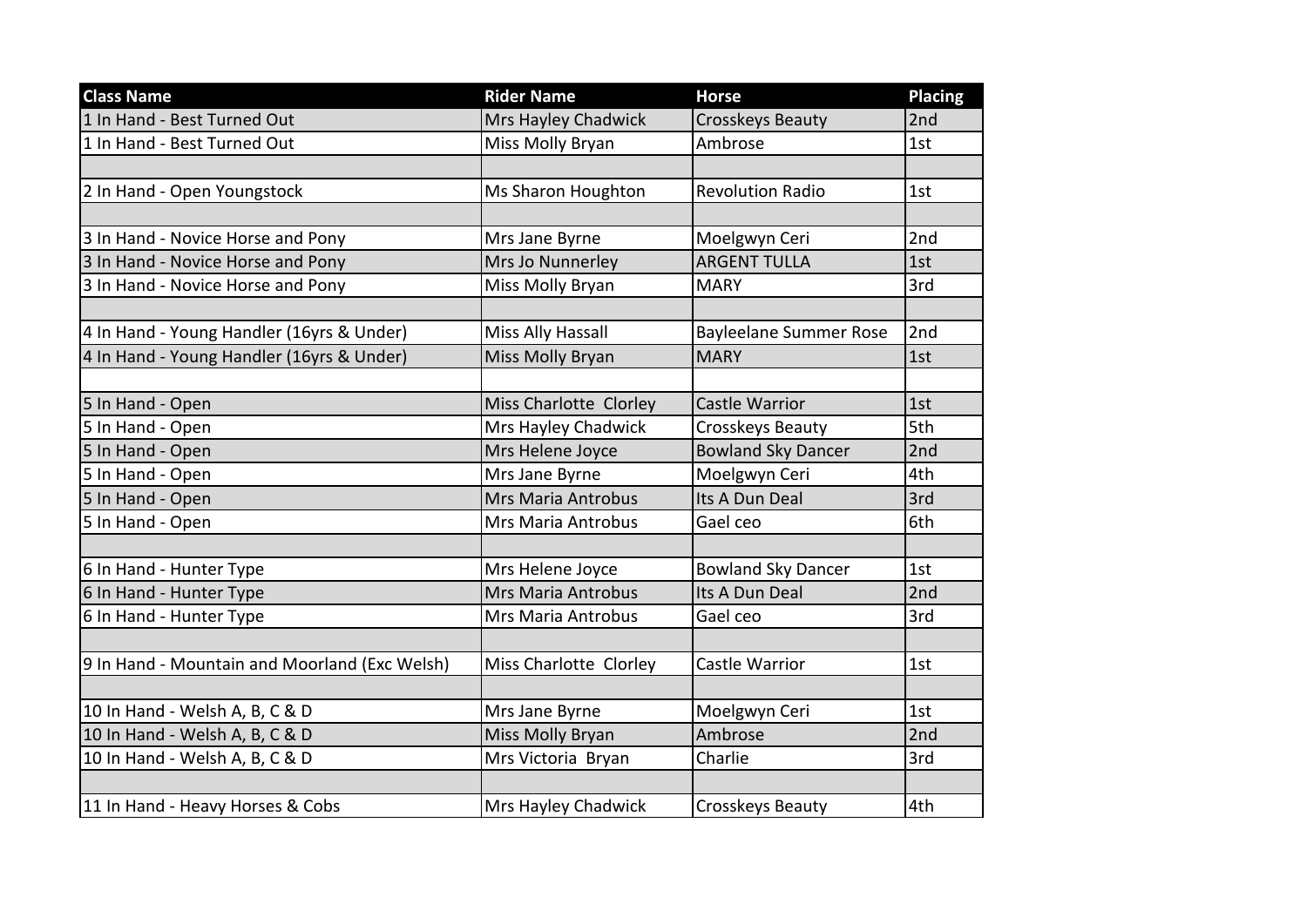| 11 In Hand - Heavy Horses & Cobs                | <b>Mrs Maria Antrobus</b>   | Its A Dun Deal         | 3rd |
|-------------------------------------------------|-----------------------------|------------------------|-----|
| 11 In Hand - Heavy Horses & Cobs                | <b>Mrs Maria Antrobus</b>   | Gael ceo               | 1st |
| 11 In Hand - Heavy Horses & Cobs                | Miss Molly Bryan            | <b>MARY</b>            | 2nd |
| 11 In Hand - Heavy Horses & Cobs                | Mrs Victoria Bryan          | <b>Beauty</b>          | 5th |
|                                                 |                             |                        |     |
| 13 In Hand - Coloured / Spotted/ Palomino / Dun | Miss Caitlain Smith         | Albert                 | 1st |
| 13 In Hand - Coloured / Spotted/ Palomino / Dun | Mrs Jane Byrne              | Moelgwyn Ceri          | 2nd |
| 13 In Hand - Coloured / Spotted/ Palomino / Dun | Miss Molly Bryan            | <b>MARY</b>            | 3rd |
| 13 In Hand - Coloured / Spotted/ Palomino / Dun | <b>Miss Natalie Bampton</b> | Vinnie                 | 5th |
| 13 In Hand - Coloured / Spotted/ Palomino / Dun | Mrs Victoria Bryan          | <b>Beauty</b>          | 4th |
|                                                 |                             |                        |     |
| 14 In Hand - Ex Race Horse                      | Miss Alex Evans             | Viserion               | 1st |
|                                                 |                             |                        |     |
| 15 In Hand - Veteran (15 years & Over)          | Mrs Maria Antrobus          | Its A Dun Deal         | 2nd |
| 15 In Hand - Veteran (15 years & Over)          | <b>Mrs Maria Antrobus</b>   | Gael ceo               | 1st |
| 15 In Hand - Veteran (15 years & Over)          | Miss Natalie Bampton        | Vinnie                 | 3rd |
| 15 In Hand - Veteran (15 years & Over)          | Mrs Victoria Bryan          | Charlie                | 4th |
|                                                 |                             |                        |     |
| In Hand Champion:                               | Miss Charlotte Clorley      | <b>Castle Warrior</b>  |     |
| In Hand Reserve Champion:                       | Miss Molly Bryan            | <b>MARY</b>            |     |
|                                                 |                             |                        |     |
| 17 Ridden - Lead Rein / First Ridden            | Miss Isla Bonell            | Dynamite               | 2nd |
| 17 Ridden - Lead Rein / First Ridden            | Miss Lia Nunnerley          | Whatcroft smoke signal | 1st |
|                                                 |                             |                        |     |
| 18 Ridden - Equitation                          | Miss Isla Bonell            | Dynamite               | 2nd |
| 18 Ridden - Equitation                          | Miss Lia Nunnerley          | Whatcroft smoke signal | 1st |
|                                                 |                             |                        |     |
| 20 Ridden - Open                                | Mrs Maria Antrobus          | Its A Dun Deal         | 1st |
|                                                 |                             |                        |     |
| 21 Ridden - Hunter Type                         | <b>Mrs Maria Antrobus</b>   | Its A Dun Deal         | 1st |
|                                                 |                             |                        |     |